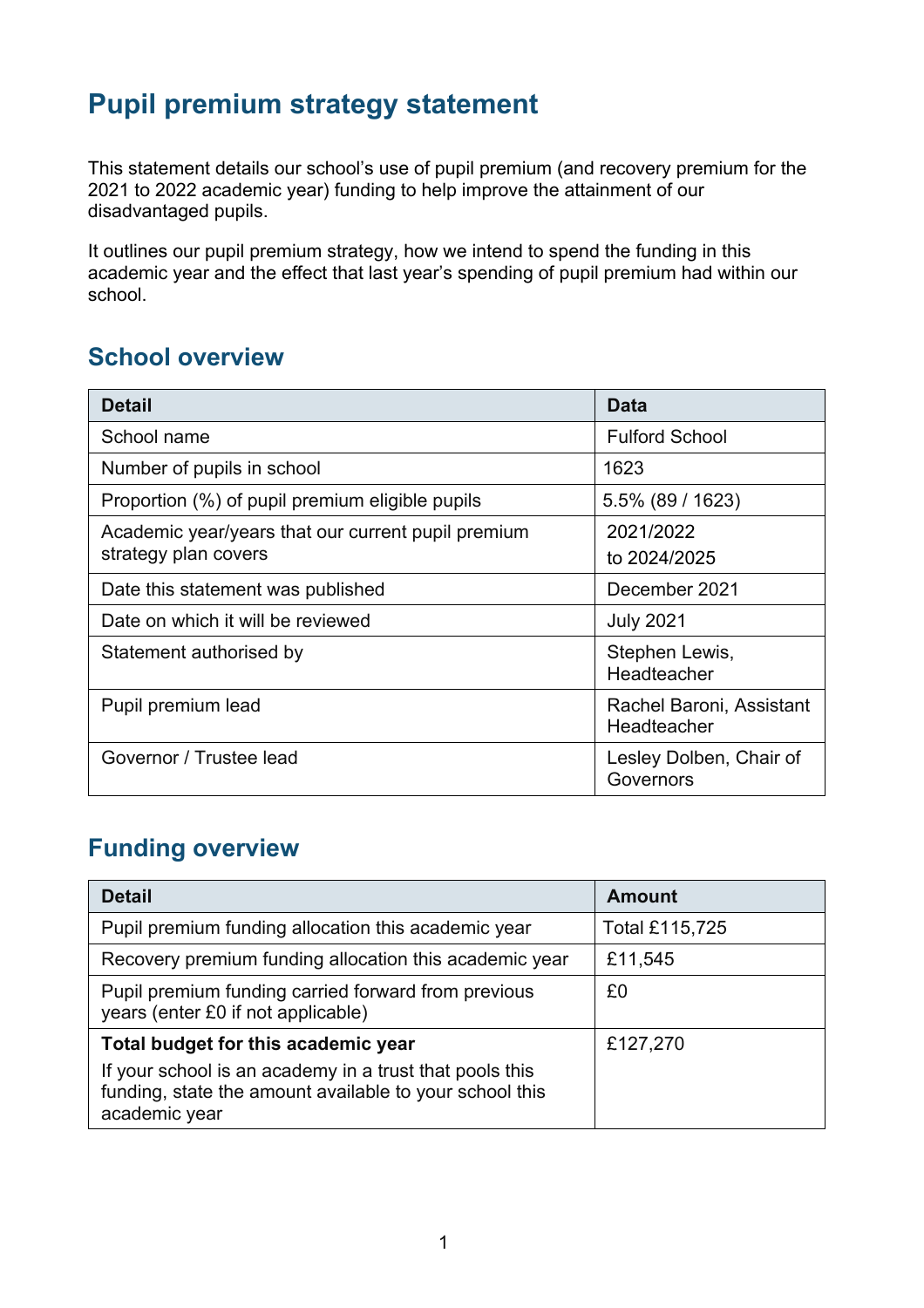# **Part A: Pupil premium strategy plan**

## **Statement of intent**

The aim of this strategy is to better identify need, develop evidence-based practice and ultimately raise outcomes for disadvantaged students in Fulford School. We aim to support each student to realise their potential to create their own future. In line with the school's HEART values of honesty, empathy, ambition, resilience and tolerance, our ultimate objective is that all students will develop as individuals who are equipped to succeed as adults in the modern world.

With a relatively small number of disadvantaged students in our school community, we are aware of the particular vulnerabilities this may place upon them, including potential marginalisation and lack of 'voice'.

We acknowledge that inequality impacts on students' learning over time and that addressing disadvantage is the responsibility of all members of staff. As a community, we recognise the importance of building self-esteem and supporting students' social, emotional and mental health, understanding that socio-economic disadvantage may mean that students have negative perceptions of themselves as learners.

Teaching and learning is at the heart of this strategy because effective teaching is the best lever for improving student and school outcomes.

We take an evidence-informed approach to strategically addressing educational disadvantage. Our strategy is long-term and tiered, in line with Education Endowment Foundation guidance, viewing teaching and learning, academic intervention and wider approaches as interrelated.

## **Challenges**

This details the key challenges to achievement that we have identified among our disadvantaged pupils.

| <b>Challenge</b><br>number | Detail of challenge                                                                                                                                                                                                                                                                                                                                                                                                                                  |
|----------------------------|------------------------------------------------------------------------------------------------------------------------------------------------------------------------------------------------------------------------------------------------------------------------------------------------------------------------------------------------------------------------------------------------------------------------------------------------------|
|                            | Our attainment data over 2020 - 21 indicated a widening performance gap at<br>Key Stage 3 and Key Stage 4, suggesting that the education of many of our<br>disadvantaged students have been impacted by periods of online learning due<br>to Covid 19 than other students. This reflects a wider national picture.<br>2020 Progress 8 Scores: Non-PP 0.884, PP 0.581 Gap -0.303<br>2021 Predicted Progress 8 Scores: Non-PP 0.25, PP -0.3, Gap -0.55 |
|                            | The CATs scores and KS2 data for disadvantaged students in Year 7 shows a<br>literacy gap upon entry to Fulford School, indicating a lower level of reading<br>comprehension than non-disadvantaged students.                                                                                                                                                                                                                                        |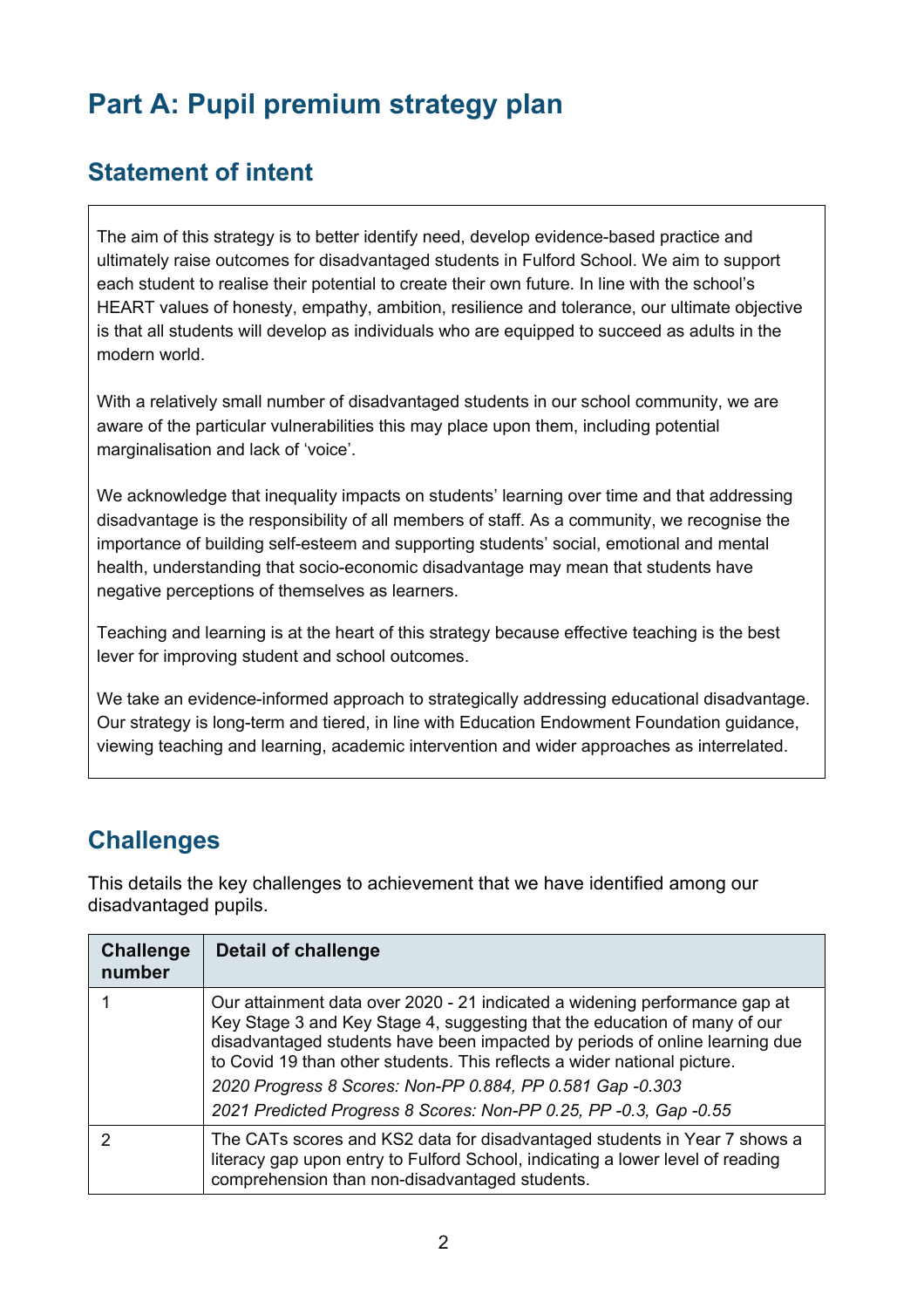| 3              | Our attainment data shows a GCSE performance gap at Grades 9-5 in English.<br>2021 Predicted outcomes: Non-PP 82.2% PP 61.5% Gap -20.7%                                                                                                                                                                                                                                                                                           |
|----------------|-----------------------------------------------------------------------------------------------------------------------------------------------------------------------------------------------------------------------------------------------------------------------------------------------------------------------------------------------------------------------------------------------------------------------------------|
| 4              | Our attainment data shows a GCSE performance gap at Grades 9-4 in English<br>and Maths<br>2021 Predicted performance gap -43.1% compared to National Data -27.0%                                                                                                                                                                                                                                                                  |
| 5              | Our report data shows a significant and growing gap in Behaviour, Effort and<br>Homework scores at Key Stage 3 suggesting that disadvantaged students may<br>be suffering motivation fatigue linked to issues with their wellbeing, self-esteem<br>and/or independence.                                                                                                                                                           |
|                | 2021 report data compared to previous years' report data.                                                                                                                                                                                                                                                                                                                                                                         |
|                | Year 7 effort gap 2021 -0.2 v 2019 -0.08                                                                                                                                                                                                                                                                                                                                                                                          |
|                | Year 8 effort gap 2021 -0.24 v 2019 -0.21                                                                                                                                                                                                                                                                                                                                                                                         |
|                | Year 9 effort gap 2021 -0.3 v 2019 -0.24                                                                                                                                                                                                                                                                                                                                                                                          |
|                | Year 9 homework gap 2021 -0.25 v 2019 -0.19                                                                                                                                                                                                                                                                                                                                                                                       |
| 6              | Levels of parental engagement show that there may be barriers limiting our<br>ability to work together in partnership with all families.                                                                                                                                                                                                                                                                                          |
|                | Our online parents' evenings are being attended at a lower rate by parents of<br>disadvantaged students compared to non-disadvantaged students, suggesting<br>that there are personal, social and/or technological barriers preventing parents<br>from attending.                                                                                                                                                                 |
|                | Average attendance across all parents' evenings: Non-PP 86.8%, PP 63.8%                                                                                                                                                                                                                                                                                                                                                           |
| $\overline{7}$ | Our attendance data shows that over the past year shows attendance for<br>disadvantaged students has been lower than that of non-disadvantaged<br>students. Assessment and observation data show that this level of absence is<br>negatively impacting on the progress of disadvantaged students.<br>Attendance 2020-21*: Non-PP 96.50%, PP 91.93% Gap: 4.57%<br>Persistent Absence 2020-21*: Non-PP 6.6%, PP 20.65%              |
|                | *Figures exclude periods of online learning                                                                                                                                                                                                                                                                                                                                                                                       |
| 8              | The rate of exclusion for disadvantaged students is higher than non-<br>disadvantaged students. This suggests that they experience significant barriers<br>to following the school's pastoral systems which support the majority of<br>students (PP and non-PP) to succeed.<br>Exclusions 2020-21: Non-PP 16 (1.3% of cohort) PP 11 (12% of cohort)                                                                               |
|                |                                                                                                                                                                                                                                                                                                                                                                                                                                   |
| 9              | Attendance data from extra-curricular clubs and low levels of participation in<br>student leadership roles indicate that disadvantaged students' ability to engage<br>with and effect change upon all aspects of the school community is more<br>limited than non-disadvantaged students. This points to the possibility that<br>disadvantaged students may feel that they are on the margins of the Fulford<br>School community. |

# **Intended outcomes**

This explains the outcomes we are aiming for **by the end of our current strategy plan**, and how we will measure whether they have been achieved.

| Intended outcome | <b>Success criteria</b> |
|------------------|-------------------------|
|                  |                         |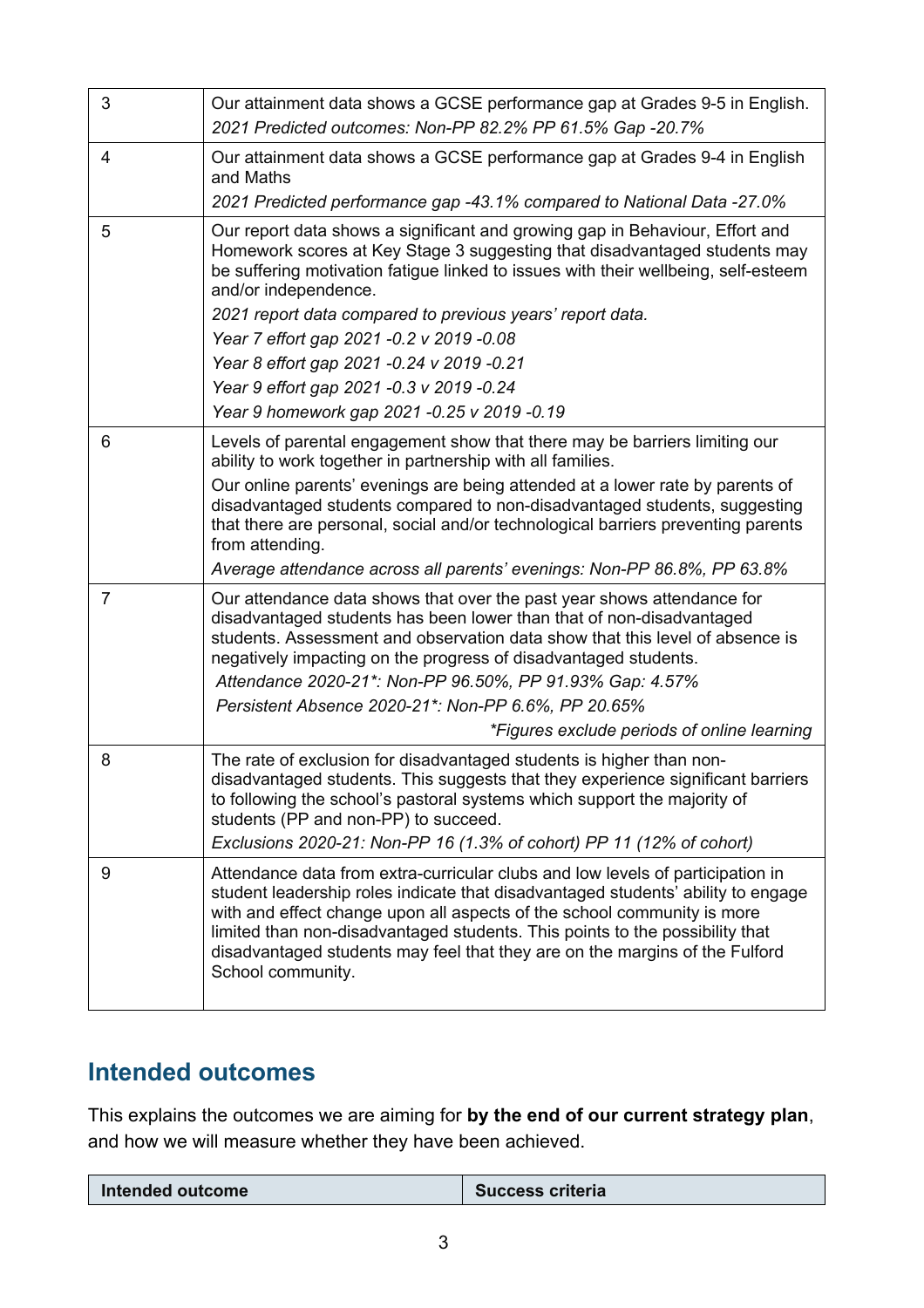| To improve attainment among disadvantaged                                       | By the end of our current plan in 2024/25,                                                                                                                                         |
|---------------------------------------------------------------------------------|------------------------------------------------------------------------------------------------------------------------------------------------------------------------------------|
| students across the curriculum at the end of                                    | Progress 8 scores show PP students'                                                                                                                                                |
| KS4, with a particular focus on English and                                     | outcomes are in line with non-PP students'                                                                                                                                         |
| <b>Maths</b>                                                                    | nationally                                                                                                                                                                         |
| To improve the participation of disadvantaged                                   | By the end of our current plan in 2024/25,                                                                                                                                         |
| students in the full life of the school, including                              | attendance at extra curricula activities in line                                                                                                                                   |
| representation in student leadership                                            | with non-PP students                                                                                                                                                               |
| Link to support for SEMH                                                        | Participation in student leadership activities                                                                                                                                     |
| To achieve and sustain improved attendance                                      | By the end of our current plan in 2024/25,                                                                                                                                         |
| for all students, particularly our disadvantaged                                | sustained high attendance will be                                                                                                                                                  |
| students                                                                        | demonstrated by:                                                                                                                                                                   |
|                                                                                 | The overall absence rate for all<br>students being no more than 3% and<br>a reduction in the gap between<br>disadvantaged and non-<br>disadvantaged students                       |
|                                                                                 | The percentage of pupils who are<br>$\bullet$<br>persistently absent being below 8%<br>and a reduction in the gap between<br>disadvantaged and non-<br>disadvantaged students      |
| To support disadvantaged students to prepare<br>for success in the wider world. | By the end of our current plan in 2024/25,<br>post-16 destinations data will show an<br>appropriate range of destinations<br>comparable to those of non-disadvantaged<br>students. |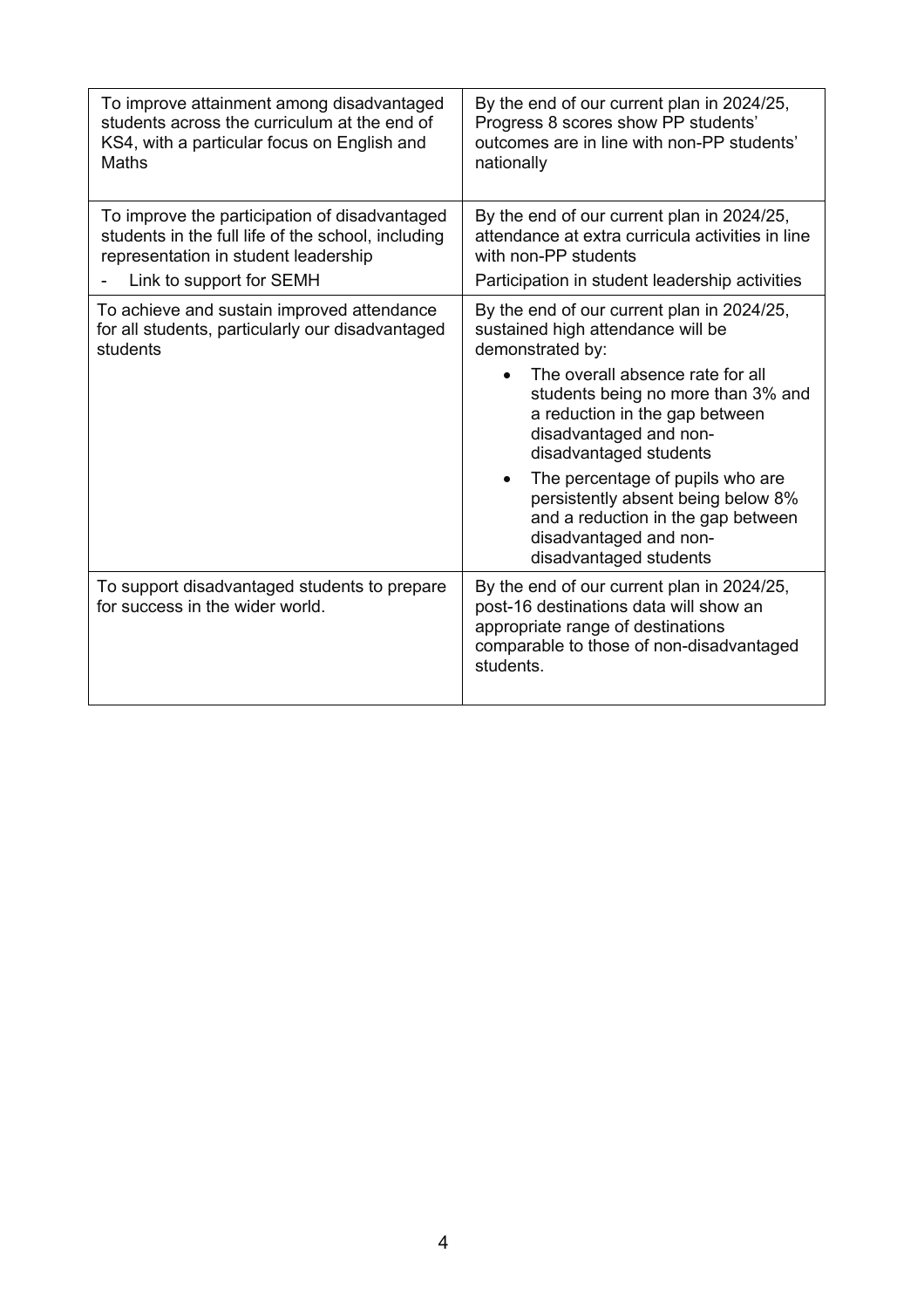# **Activity in this academic year**

This details how we intend to spend our pupil premium (and recovery premium funding) **this academic year** to address the challenges listed above.

#### **Teaching (for example, CPD, recruitment and retention)**

Budgeted cost: £57,862.50

| <b>Activity</b>                                                                                                                                                                                                                                                                                                                                                                                                                                                                                                                                       | <b>Evidence that supports this</b><br>approach                                                                                                                                                                                                                                                                                                                                                                                                                                                                                                                                                                                                                                                                                                                                                                                               | <b>Challenge number(s)</b><br>addressed |
|-------------------------------------------------------------------------------------------------------------------------------------------------------------------------------------------------------------------------------------------------------------------------------------------------------------------------------------------------------------------------------------------------------------------------------------------------------------------------------------------------------------------------------------------------------|----------------------------------------------------------------------------------------------------------------------------------------------------------------------------------------------------------------------------------------------------------------------------------------------------------------------------------------------------------------------------------------------------------------------------------------------------------------------------------------------------------------------------------------------------------------------------------------------------------------------------------------------------------------------------------------------------------------------------------------------------------------------------------------------------------------------------------------------|-----------------------------------------|
| Departmental<br>evaluation of the<br>curriculum for<br>disadvantaged<br>students.<br>This will involve<br>teaching staff<br>considering the specific<br>impact of disadvantage<br>in the classroom e.g.<br>language development,<br>reading<br>comprehension,<br>metacognition, self-<br>regulation,<br>independence,<br>motivation, lack of<br>resources, gaps in prior<br>learning, ineffective<br>deployment of support<br>staff.<br>Each department will<br>out in place subject-<br>specific strategies to<br>support disadvantaged<br>students. | The CPD programme for 2021 onwards<br>is designed to take the strands of the<br>ECF and use these to underpin<br>professional development activities for<br>all staff with a view to create 'quality<br>first' teaching across the school.<br>Alongside materials from the ECF, the<br>CPD programme also draws on<br>research from the EEF - carefully<br>selected to be appropriate for our<br>setting and for our disadvantaged<br>students.<br>For example:<br>The ECF teacher handbook<br>CPD Plan for 2021-22<br>Our whole school performance objective<br>for 2021/2 includes all staff and<br>prioritises the progress of disadvantaged<br>students:<br>To implement strategies to enable<br>students, especially vulnerable<br>students, to make exceptional academic<br>progress in line with whole school<br>performance targets. | 1,2,3,4,5                               |
| The promotion of<br>reading across the<br>school, including<br>disadvantaged<br>students, as a key<br>strategy to support<br>language development<br>and comprehension.<br>Development of the<br>school library,<br>including access to<br>e-books                                                                                                                                                                                                                                                                                                    | There is a growing body of evidence<br>which illustrates the importance of<br>reading for pleasure for both educa-<br>tional purposes as well as personal<br>development. Reading enjoyment has<br>been reported as more important for<br>children's<br>educational success than their family's<br>socio-economic status (OECD,<br>2002).                                                                                                                                                                                                                                                                                                                                                                                                                                                                                                    | 1, 2, 3, 4                              |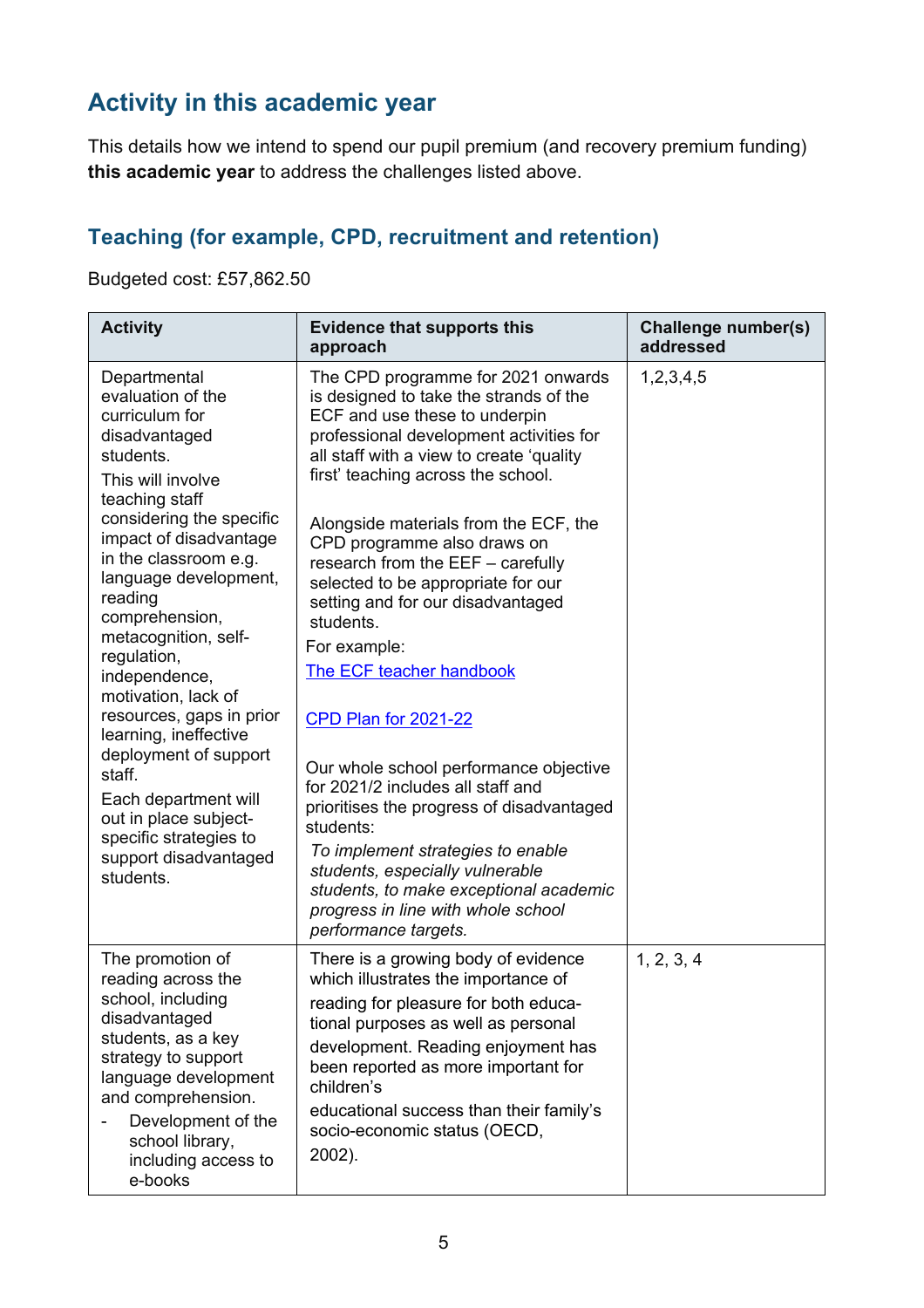|                          | Develop reading       | https://assets.publishing.ser-        |  |
|--------------------------|-----------------------|---------------------------------------|--|
|                          | strategies across     | vice.gov.uk/government/uploads/sys-   |  |
|                          | the school to         | tem/uploads/attach-                   |  |
|                          | increase student      | ment data/file/284286/read-           |  |
|                          | reading fluency       | ing for pleasure.pdf                  |  |
|                          |                       |                                       |  |
| $\overline{\phantom{0}}$ | Consistent use of     |                                       |  |
|                          | form time for private | Reading comprehension, vocabulary     |  |
|                          | reading               | and other literacy skills are heavily |  |
|                          | Develop a team of     | linked with attainment in maths and   |  |
|                          | <b>KS5 Literacy</b>   | English:                              |  |
|                          | Leaders (Reading      |                                       |  |
|                          | Champions)            | word-gap.pdf (oup.com.cn)             |  |
|                          |                       |                                       |  |
|                          | Run themed reading    |                                       |  |
|                          | activities across the |                                       |  |
|                          | school throughout     |                                       |  |
|                          | the year              |                                       |  |
|                          | Introduce             |                                       |  |
|                          |                       |                                       |  |
|                          | competitions and      |                                       |  |
|                          | celebration of        |                                       |  |
|                          | reading throughout    |                                       |  |
|                          | the year              |                                       |  |
|                          | Increase the          |                                       |  |
|                          | involvement from      |                                       |  |
|                          | staff through         |                                       |  |
|                          | 'shelfies' and        |                                       |  |
|                          | 'favourite book'      |                                       |  |
|                          |                       |                                       |  |
|                          | room posters          |                                       |  |
|                          | Share reading lists   |                                       |  |
|                          | and strategies with   |                                       |  |
|                          | parents               |                                       |  |

### **Targeted academic support (for example, tutoring, one-to-one support structured interventions)**

Budgeted cost: £40,476.25

| <b>Activity</b>                                                                                                                                                                                                                                                                                                  | <b>Evidence that supports this</b><br>approach                                                                                                                                                                                                                                                                                                                      | <b>Challenge number(s)</b><br>addressed |
|------------------------------------------------------------------------------------------------------------------------------------------------------------------------------------------------------------------------------------------------------------------------------------------------------------------|---------------------------------------------------------------------------------------------------------------------------------------------------------------------------------------------------------------------------------------------------------------------------------------------------------------------------------------------------------------------|-----------------------------------------|
| Engaging with the<br><b>National Tutoring</b><br>Programme to provide<br>a blend of tuition,<br>mentoring and school-<br>led tutoring for pupils<br>whose education has<br>been most impacted by<br>the pandemic. A<br>significant proportion of<br>the pupils who receive<br>tutoring will be<br>disadvantaged, | Tuition targeted at specific needs and<br>knowledge gaps can be an effective<br>method to support low attaining pupils<br>or those falling behind, both one-to-one:<br>One to one tuition   EEF (educationen-<br>dowmentfoundation.org.uk)<br>And in small groups:<br><b>Small group tuition   Toolkit Strand  </b><br><b>Education Endowment Foundation</b><br>EEF | 1,2,3,4                                 |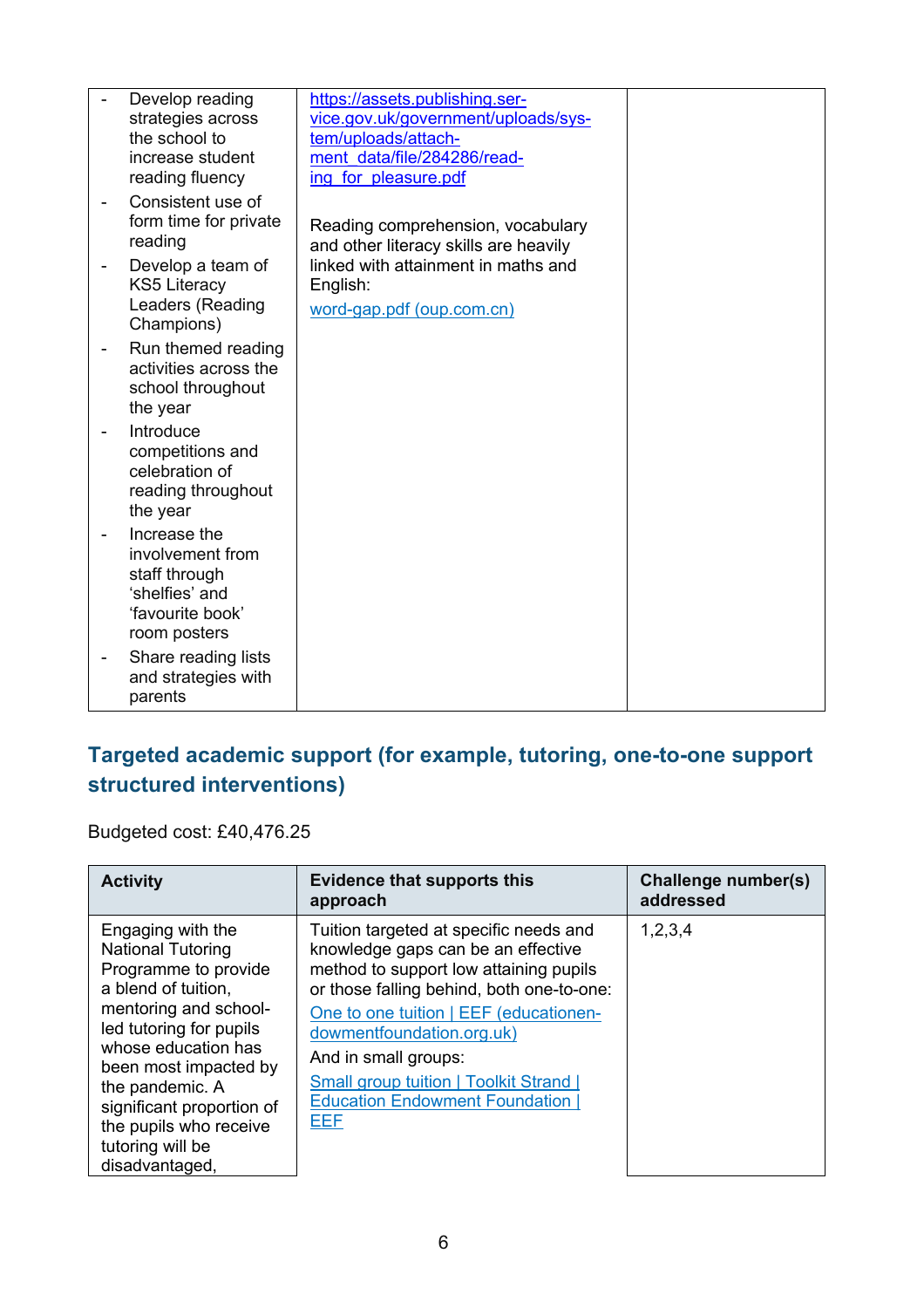| including those who are<br>high attainers.                                                                                                                                         |                                                                                                                                                                                                                                                                                                                                |       |
|------------------------------------------------------------------------------------------------------------------------------------------------------------------------------------|--------------------------------------------------------------------------------------------------------------------------------------------------------------------------------------------------------------------------------------------------------------------------------------------------------------------------------|-------|
| Providing in-school<br>intervention for<br>disadvantaged students<br>who are<br>underperforming in<br><b>GCSE English, Maths</b><br>and Science.                                   |                                                                                                                                                                                                                                                                                                                                | 1,3,4 |
| Adopting reading<br>intervention<br>programmes and<br>strategies for<br>disadvantaged pupils<br>who need additional<br>help to comprehend<br>texts and address<br>vocabulary gaps. | Reading comprehension strategies can<br>have a positive impact on pupils' ability<br>to understand a text, and this is particu-<br>larly the case when interventions are<br>delivered over a shorter timespan:<br>Reading comprehension strategies  <br><b>Toolkit Strand   Education Endowment</b><br><b>Foundation   EEF</b> | 2     |

## **Wider strategies (for example, related to attendance, behaviour, wellbeing)**

Budgeted cost: £28,931.25

| <b>Activity</b>                                                                                                                                                                                                                                     | Evidence that supports this approach                                                                                                                                                                                                                                                                                                                                                                                                                                                                                                                                                                                                                                                                                                                     | <b>Challenge</b><br>number(s)<br>addressed |
|-----------------------------------------------------------------------------------------------------------------------------------------------------------------------------------------------------------------------------------------------------|----------------------------------------------------------------------------------------------------------------------------------------------------------------------------------------------------------------------------------------------------------------------------------------------------------------------------------------------------------------------------------------------------------------------------------------------------------------------------------------------------------------------------------------------------------------------------------------------------------------------------------------------------------------------------------------------------------------------------------------------------------|--------------------------------------------|
| Support for the<br>social,<br>emotional and<br>mental health<br>of<br>disadvantaged<br>students and<br>building self-<br>esteem,<br>including<br>through one-<br>to-one<br>mentoring and<br>building<br>positive<br>relationships<br>with families. | Social and emotional learning interventions in education<br>are shown to improve social and emotional skills and are<br>therefore likely to support disadvantaged pupils to<br>understand and engage in healthy relationships with<br>peers and emotional self-regulation, both of which may<br>subsequently increase academic attainment.<br>https://educationendowmentfoundation.org.uk/education-<br>evidence/teaching-learning-toolkit/social-and-emotional-<br>learning<br>Trauma-informed approaches can have a positive<br>impact on attainment and social and emotional<br>competences and confidence.<br>Mental health and behaviour in schools .pdf<br><b>EEF Toolkit: Mentoring</b><br>https://educationendowmentfoundation.org.uk/education- | 1,5,6,7,8                                  |
|                                                                                                                                                                                                                                                     | evidence/teaching-learning-toolkit/mentoring                                                                                                                                                                                                                                                                                                                                                                                                                                                                                                                                                                                                                                                                                                             |                                            |
| Priority given<br>to PP students<br>for Careers<br>Interviews to<br>identify an                                                                                                                                                                     | Most young people have high aspirations for<br>themselves. Ensuring that students have the knowledge<br>and skills to progress towards their aspirations is likely to<br>be more effective than intervening to change the<br>aspirations themselves. Aspiration interventions without                                                                                                                                                                                                                                                                                                                                                                                                                                                                    | 1                                          |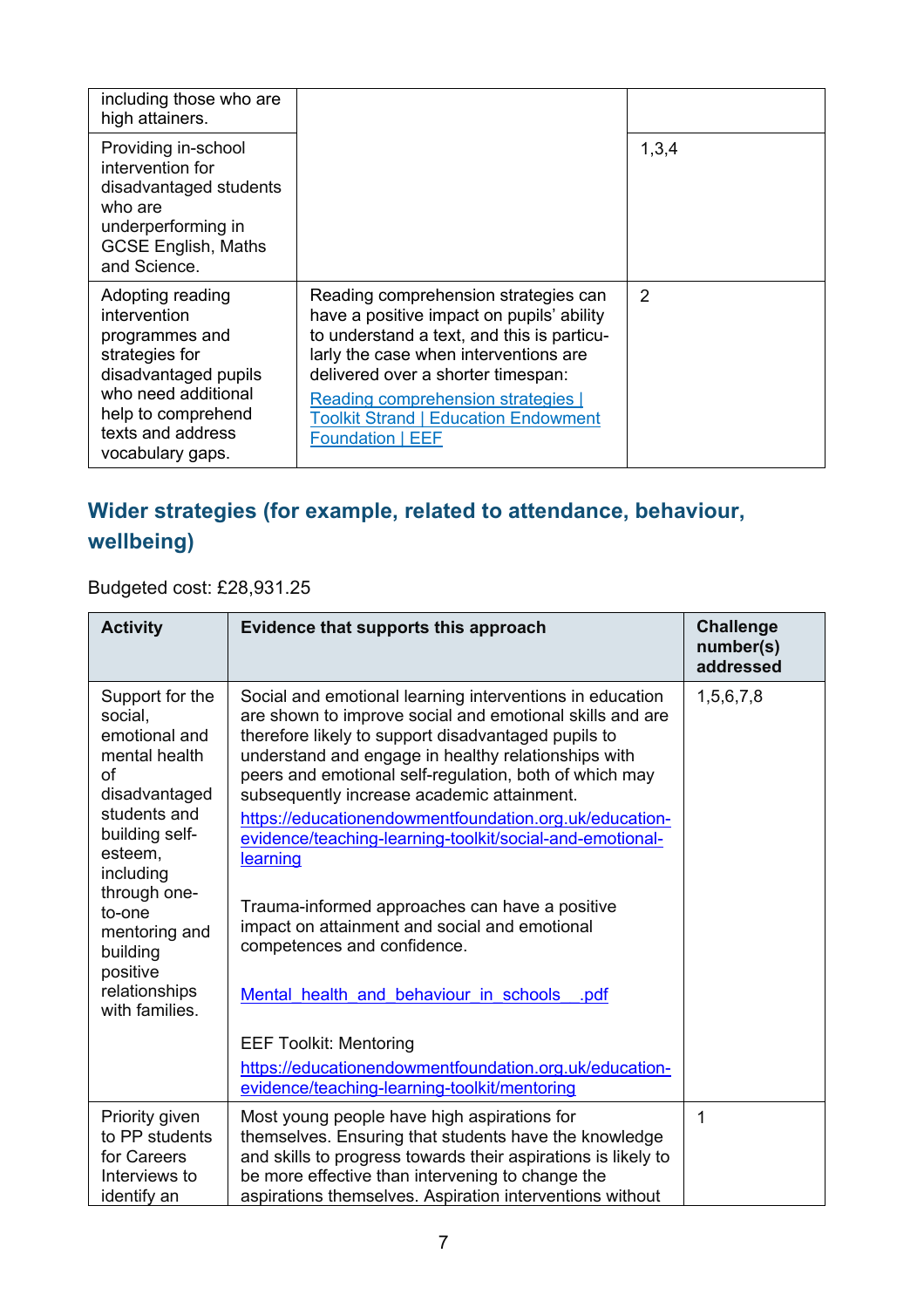| appropriate<br>post-16<br>pathway                                                                                                                              | an academic component are unlikely to narrow the<br>disadvantaged attainment gap so this strategy is<br>supported by Teaching and Learning strategies.<br><b>EEF Aspiration Interventions</b>                                                                                                                                                                                                                                                                                                                                                                                      |   |
|----------------------------------------------------------------------------------------------------------------------------------------------------------------|------------------------------------------------------------------------------------------------------------------------------------------------------------------------------------------------------------------------------------------------------------------------------------------------------------------------------------------------------------------------------------------------------------------------------------------------------------------------------------------------------------------------------------------------------------------------------------|---|
| Subsidised<br>access to<br>extra-curricular<br>clubs, trips<br>and visits to<br>support the<br>acquisition of<br>cultural capital<br>and foster<br>inclusivity | Providing subsidised extra-curricular access aims to<br>improve the aspirations and attainment of students by<br>providing learning activities beyond the normal school<br>day, such as lunchtime clubs, visits, arts participation<br>and active, outdoor activities.<br>https://educationendowmentfoundation.org.uk/education-<br>evidence/teaching-learning-toolkit/arts-participation<br>https://educationendowmentfoundation.org.uk/education-<br>evidence/teaching-learning-toolkit/outdoor-adventure-<br>learning<br>https://educationendowmentfoundation.org.uk/education- | 9 |
|                                                                                                                                                                | evidence/teaching-learning-toolkit/physical-activity                                                                                                                                                                                                                                                                                                                                                                                                                                                                                                                               |   |

# **Total budgeted cost: £127,270**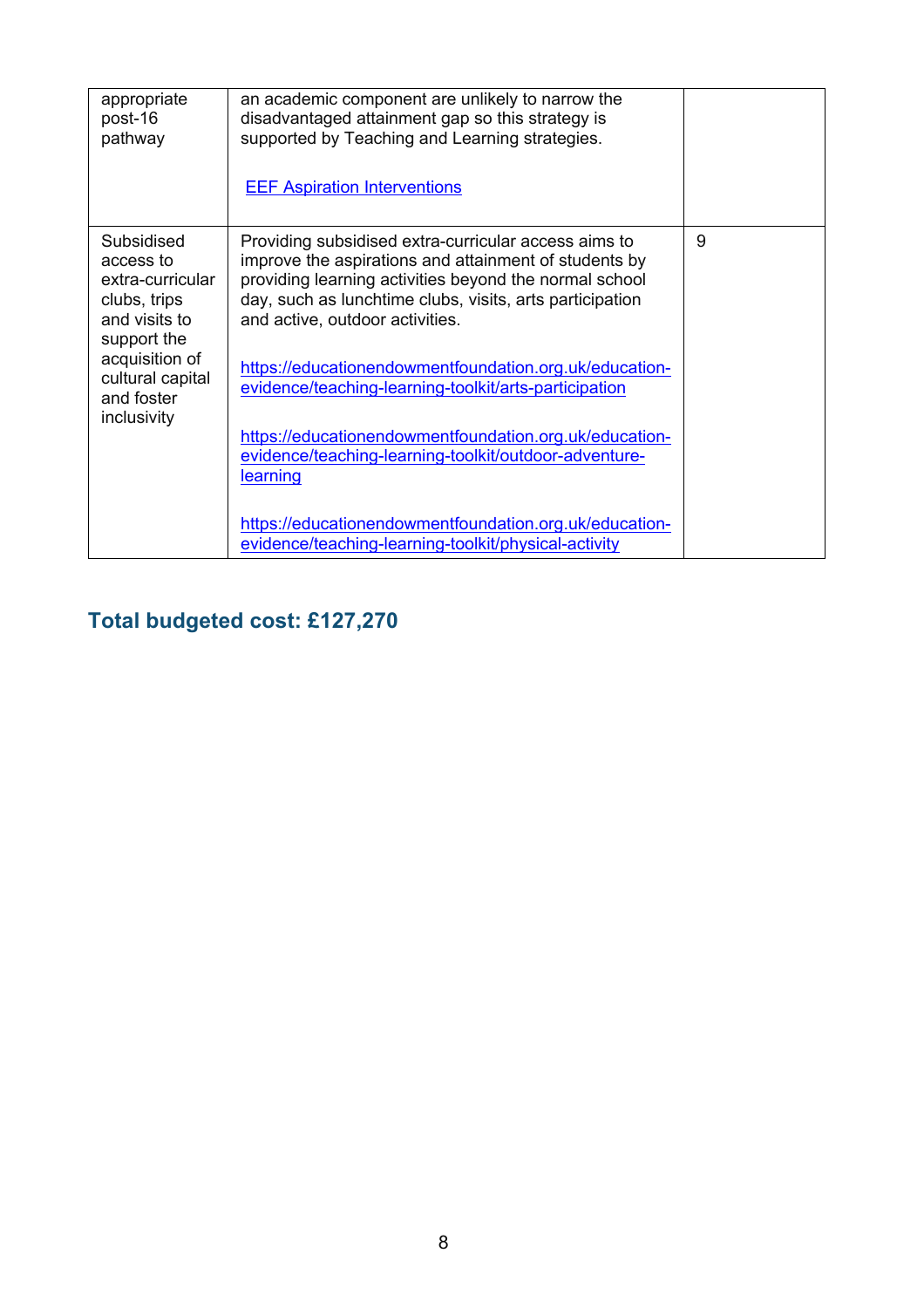# **Part B: Review of outcomes in the previous academic year**

## **Pupil premium strategy outcomes**

This details the impact that our pupil premium activity had on pupils in the 2020 to 2021 academic year.

| Strategy                                                                                                                                                                                                                                                                                                                                        | Outcome                                                                                                                                                                                                                                                                                        |
|-------------------------------------------------------------------------------------------------------------------------------------------------------------------------------------------------------------------------------------------------------------------------------------------------------------------------------------------------|------------------------------------------------------------------------------------------------------------------------------------------------------------------------------------------------------------------------------------------------------------------------------------------------|
| Disadvantaged learners are supported<br>materially through financial support with<br>equipment, uniform and visits, and<br>academically through identification of<br>barriers to learning and a bespoke<br>support programme to meet these needs<br>devised by progress leaders. The AHT<br>(Achievement) has an overview of their<br>progress. | Outcomes for disadvantaged students<br>are improving and are now significantly<br>above the national average (2019: A8 4.4)<br>P8-0.06, 2020: A8 5.6 P8 0.32, 2021:<br>A8 5.4 P8 0.51)                                                                                                         |
| Pastoral staff, including progress leaders,<br>worked to support disadvantaged<br>students' participation in lessons and<br>access to homework support                                                                                                                                                                                          | Intervention sessions, including one-to-<br>one mentoring meetings and homework<br>sessions supported disadvantaged<br>students. Key individuals identified as<br>being in danger of underperformance<br>benefitted from this and we saw an<br>improvement in their reports scores in<br>July. |
|                                                                                                                                                                                                                                                                                                                                                 | At whole cohort level, Year 7 reports data<br>showed an increase in the scores<br>disadvantaged students were awarded<br>for homework following intervention from<br>the Progress Leader.                                                                                                      |
| Small group literacy and numeracy<br>teaching led by specialist teachers.                                                                                                                                                                                                                                                                       | Positive impact on literacy and numeracy<br>skills of key underperforming individuals.<br>Numeracy tuition: average improvement<br>equivalent to 15 months for<br>disadvantaged students.                                                                                                      |